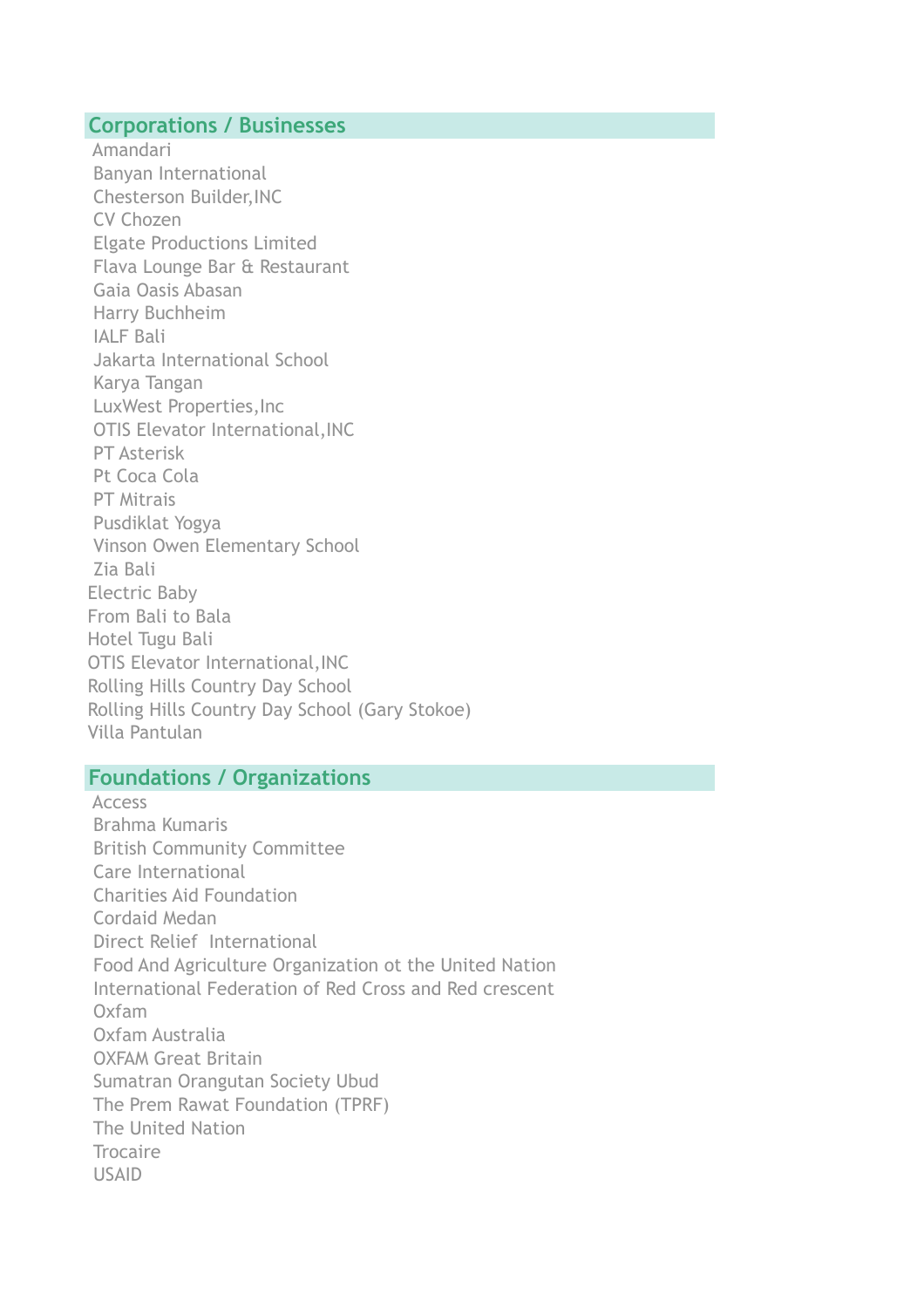Yayasan Taman Sri Widari ACCESS / BRF Program Catholic Relief Service Charities Aid Foundation Food And Agriculture Organization ot the United Nation Masyarakat Penanggulangan Bencana Indonesia Oxfam Australia ROOF Solidarite World Neighbors Yayasan Dharma Kencana

## **Private Donors \$999 - \$5000**

 Angela Tagliaferri Jenny Auger Jhon and Cynthia Hardy Stacey A. Tighe, Ph.D. Angela Walters Carol Weaver Patrick Thillo Ryan Warren

## **Private Donors \$100 - \$999**

 Andi & Jane Fischer Family Angela Pashayan Bali Advertiser Claudia Backstrom Daiyah Medan Darsih Sawnick Dave Van Roy Electric Baby Environmental Services Program (ESP) Frances Tu Guy Morgan I Gede Kudus Jean-Marc, Pascal & François Joan Jenkins Juliet Wellwood Orin Hardy Penny Berton Rexf Swanson Sisi Vincent O'Grady Caroline & Ian Batey Douglas Usher Foster Turner